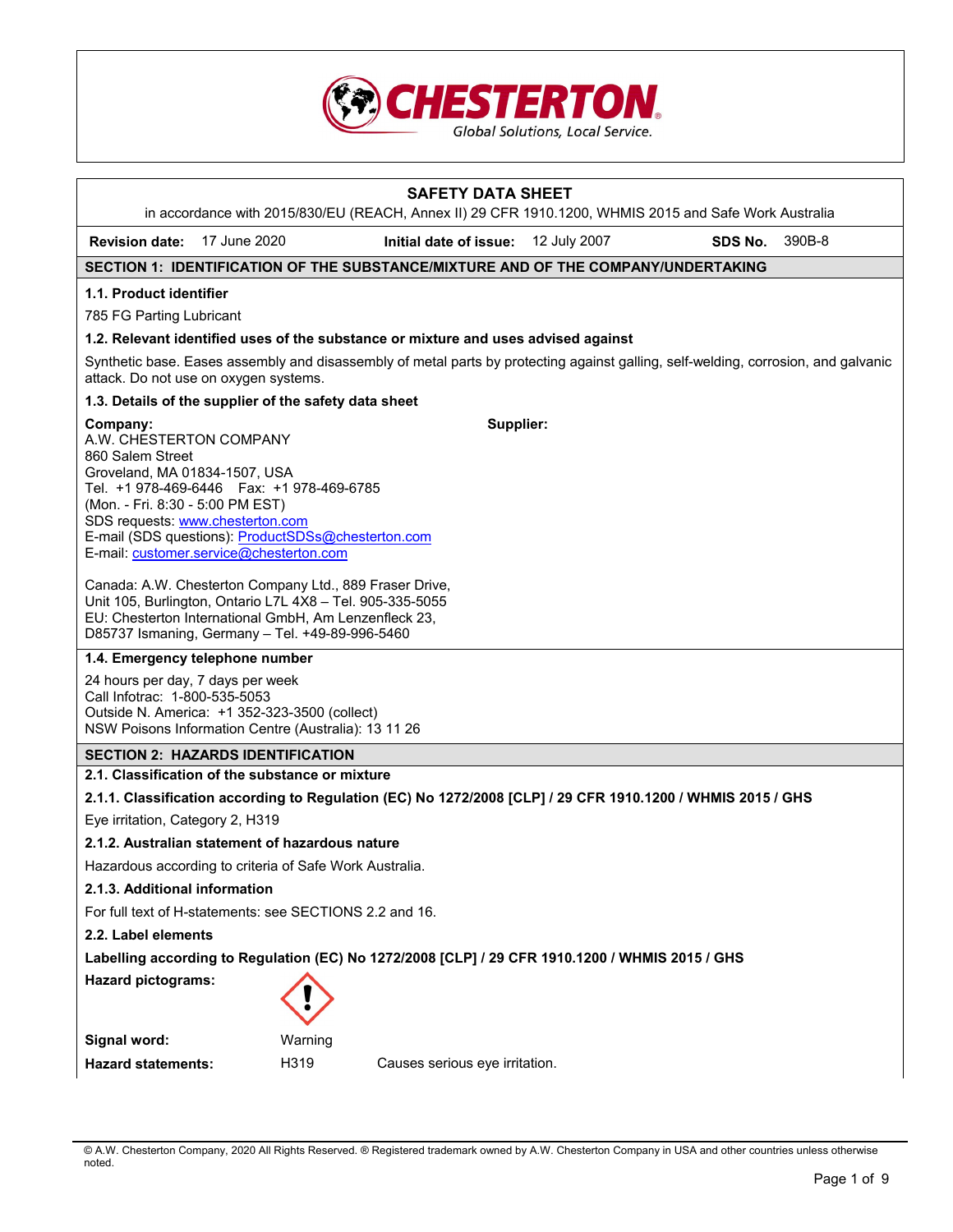| <b>Precautionary statements:</b>                                                                                                                                                                                                                                                                                                                                                                                                                                                  |                                                                                                                                           | P264<br>P280<br>P305/351/338 |                         | Wash skin thoroughly after handling.<br>Wear eye/face protection.<br>IF IN EYES: Rinse cautiously with water for several minutes. Remove contact |                                                                                                        |                                                                                                                                                                      |  |  |
|-----------------------------------------------------------------------------------------------------------------------------------------------------------------------------------------------------------------------------------------------------------------------------------------------------------------------------------------------------------------------------------------------------------------------------------------------------------------------------------|-------------------------------------------------------------------------------------------------------------------------------------------|------------------------------|-------------------------|--------------------------------------------------------------------------------------------------------------------------------------------------|--------------------------------------------------------------------------------------------------------|----------------------------------------------------------------------------------------------------------------------------------------------------------------------|--|--|
|                                                                                                                                                                                                                                                                                                                                                                                                                                                                                   |                                                                                                                                           | P337/313                     |                         | lenses, if present and easy to do. Continue rinsing.<br>If eye irritation persists: Get medical advice/attention.                                |                                                                                                        |                                                                                                                                                                      |  |  |
| <b>Supplemental information:</b>                                                                                                                                                                                                                                                                                                                                                                                                                                                  |                                                                                                                                           | <b>EUH208</b>                |                         | calcium salts. May produce an allergic reaction.                                                                                                 |                                                                                                        | Contains Benzenesulfonic acid, C10-16-alkyl derivs., calcium salts, Sulfonic acids,<br>petroleum, calcium salts and Benzenesulfonic acid, mono-C16-24-alkyl derivs., |  |  |
| 2.3. Other hazards                                                                                                                                                                                                                                                                                                                                                                                                                                                                |                                                                                                                                           |                              |                         |                                                                                                                                                  |                                                                                                        |                                                                                                                                                                      |  |  |
| None                                                                                                                                                                                                                                                                                                                                                                                                                                                                              |                                                                                                                                           |                              |                         |                                                                                                                                                  |                                                                                                        |                                                                                                                                                                      |  |  |
| <b>SECTION 3: COMPOSITION/INFORMATION ON INGREDIENTS</b>                                                                                                                                                                                                                                                                                                                                                                                                                          |                                                                                                                                           |                              |                         |                                                                                                                                                  |                                                                                                        |                                                                                                                                                                      |  |  |
| 3.2. Mixtures                                                                                                                                                                                                                                                                                                                                                                                                                                                                     |                                                                                                                                           |                              |                         |                                                                                                                                                  |                                                                                                        |                                                                                                                                                                      |  |  |
| Hazardous Ingredients <sup>1</sup>                                                                                                                                                                                                                                                                                                                                                                                                                                                |                                                                                                                                           |                              | % Wt.                   | <b>CAS No./</b><br>EC No.                                                                                                                        | <b>REACH</b><br>Reg. No.                                                                               | <b>CLP/GHS Classification</b>                                                                                                                                        |  |  |
| Tetrasodium pyrophosphate                                                                                                                                                                                                                                                                                                                                                                                                                                                         |                                                                                                                                           |                              | $1 - 3$                 | 7722-88-5<br>231-767-1                                                                                                                           | <b>NA</b>                                                                                              | Eye Dam. 1, H318<br>Acute Tox. 4, H302                                                                                                                               |  |  |
| Benzenesulfonic acid, C10-16-alkyl derivs.,<br>calcium salts                                                                                                                                                                                                                                                                                                                                                                                                                      |                                                                                                                                           |                              | $0.4 - 2.5$             | 68584-23-6<br>271-529-4                                                                                                                          | <b>NA</b>                                                                                              | Skin Sens. 1B, H317                                                                                                                                                  |  |  |
| Calcium dodecylbenzenesulphonate                                                                                                                                                                                                                                                                                                                                                                                                                                                  |                                                                                                                                           | $0.4 - 1.5$                  | 26264-06-2<br>247-557-8 | <b>NA</b>                                                                                                                                        | Acute Tox. 4, H302<br><b>Skin Irrit. 2, H315</b><br>Eye Dam. 1, H318 (> 5%)<br>Aquatic Chronic 4, H413 |                                                                                                                                                                      |  |  |
| Benzenamine, N-phenyl-, reaction products<br>with 2,4,4-trimethylpentene                                                                                                                                                                                                                                                                                                                                                                                                          |                                                                                                                                           | $0.4 - 1.5$                  | 68411-46-1<br>270-128-1 | <b>NA</b>                                                                                                                                        | Aquatic Chronic 3, H412                                                                                |                                                                                                                                                                      |  |  |
| Sulfonic acids, petroleum, calcium salts                                                                                                                                                                                                                                                                                                                                                                                                                                          |                                                                                                                                           | $0.4 - 2.5$                  | 61789-86-4<br>263-093-4 | <b>NA</b>                                                                                                                                        | Skin Sens. 1B, H317                                                                                    |                                                                                                                                                                      |  |  |
| Benzenesulfonic acid, mono-C16-24-alkyl<br>derivs., calcium salts                                                                                                                                                                                                                                                                                                                                                                                                                 |                                                                                                                                           | $0.4 - 2.5$                  | 70024-69-0<br>274-263-7 | <b>NA</b>                                                                                                                                        | Skin Sens. 1B, H317                                                                                    |                                                                                                                                                                      |  |  |
| Other ingredients:                                                                                                                                                                                                                                                                                                                                                                                                                                                                |                                                                                                                                           |                              |                         |                                                                                                                                                  |                                                                                                        |                                                                                                                                                                      |  |  |
| Baseoil - unspecified*                                                                                                                                                                                                                                                                                                                                                                                                                                                            |                                                                                                                                           |                              | $4 - 10$                | 64741-88-4<br>265-090-8                                                                                                                          | <b>NA</b>                                                                                              | Not classified**                                                                                                                                                     |  |  |
| Titanium dioxide***                                                                                                                                                                                                                                                                                                                                                                                                                                                               |                                                                                                                                           |                              | $3 - 7$                 | 13463-67-7<br>236-675-5                                                                                                                          | <b>NA</b>                                                                                              | Not classified**                                                                                                                                                     |  |  |
| Talc****                                                                                                                                                                                                                                                                                                                                                                                                                                                                          |                                                                                                                                           |                              | $3 - 7$                 | 14807-96-6<br>238-877-9                                                                                                                          | <b>NA</b>                                                                                              | Not classified**                                                                                                                                                     |  |  |
| For full text of H-statements: see SECTION 16.<br>*Contains less than 3 % DMSO extract as measured by IP 346.<br>**Substance with a workplace exposure limit.<br>***The talc and titanium dioxide in this product are not in powder form and should not present a hazard in normal use.<br>1 Classified according to: • 29 CFR 1910.1200, 1915, 1916, 1917, Mass. Right-to-Know Law (ch. 40, M.G.LO. 111F)<br>• 1272/2008/EC, GHS, REACH<br>• WHMIS 2015<br>• Safe Work Australia |                                                                                                                                           |                              |                         |                                                                                                                                                  |                                                                                                        |                                                                                                                                                                      |  |  |
| <b>SECTION 4: FIRST AID MEASURES</b>                                                                                                                                                                                                                                                                                                                                                                                                                                              |                                                                                                                                           |                              |                         |                                                                                                                                                  |                                                                                                        |                                                                                                                                                                      |  |  |
| 4.1. Description of first aid measures                                                                                                                                                                                                                                                                                                                                                                                                                                            |                                                                                                                                           |                              |                         |                                                                                                                                                  |                                                                                                        |                                                                                                                                                                      |  |  |
| Inhalation:                                                                                                                                                                                                                                                                                                                                                                                                                                                                       |                                                                                                                                           |                              |                         | Remove to fresh air. If not breathing, administer artificial respiration. Contact physician.                                                     |                                                                                                        |                                                                                                                                                                      |  |  |
| Skin contact:                                                                                                                                                                                                                                                                                                                                                                                                                                                                     |                                                                                                                                           |                              |                         | Wash skin with soap and water. Contact physician if irritation persists.                                                                         |                                                                                                        |                                                                                                                                                                      |  |  |
| Eye contact:                                                                                                                                                                                                                                                                                                                                                                                                                                                                      |                                                                                                                                           |                              |                         | Flush eyes for at least 15 minutes with large amounts of water. Contact physician.                                                               |                                                                                                        |                                                                                                                                                                      |  |  |
| Ingestion:                                                                                                                                                                                                                                                                                                                                                                                                                                                                        | If person is conscious, rinse mouth with water and give small quantities of water to drink. Do not induce vomiting.<br>Contact physician. |                              |                         |                                                                                                                                                  |                                                                                                        |                                                                                                                                                                      |  |  |

**Protection of first-aiders:** Avoid contact with the product while providing aid to the victim. See section 8.2.2 for recommendations on personal protective equipment.

# **4.2. Most important symptoms and effects, both acute and delayed**

Irritating to eyes. Prolonged or repeated skin contact may defat the skin and cause skin irritation.

<sup>©</sup> A.W. Chesterton Company, 2020 All Rights Reserved. ® Registered trademark owned by A.W. Chesterton Company in USA and other countries unless otherwise noted.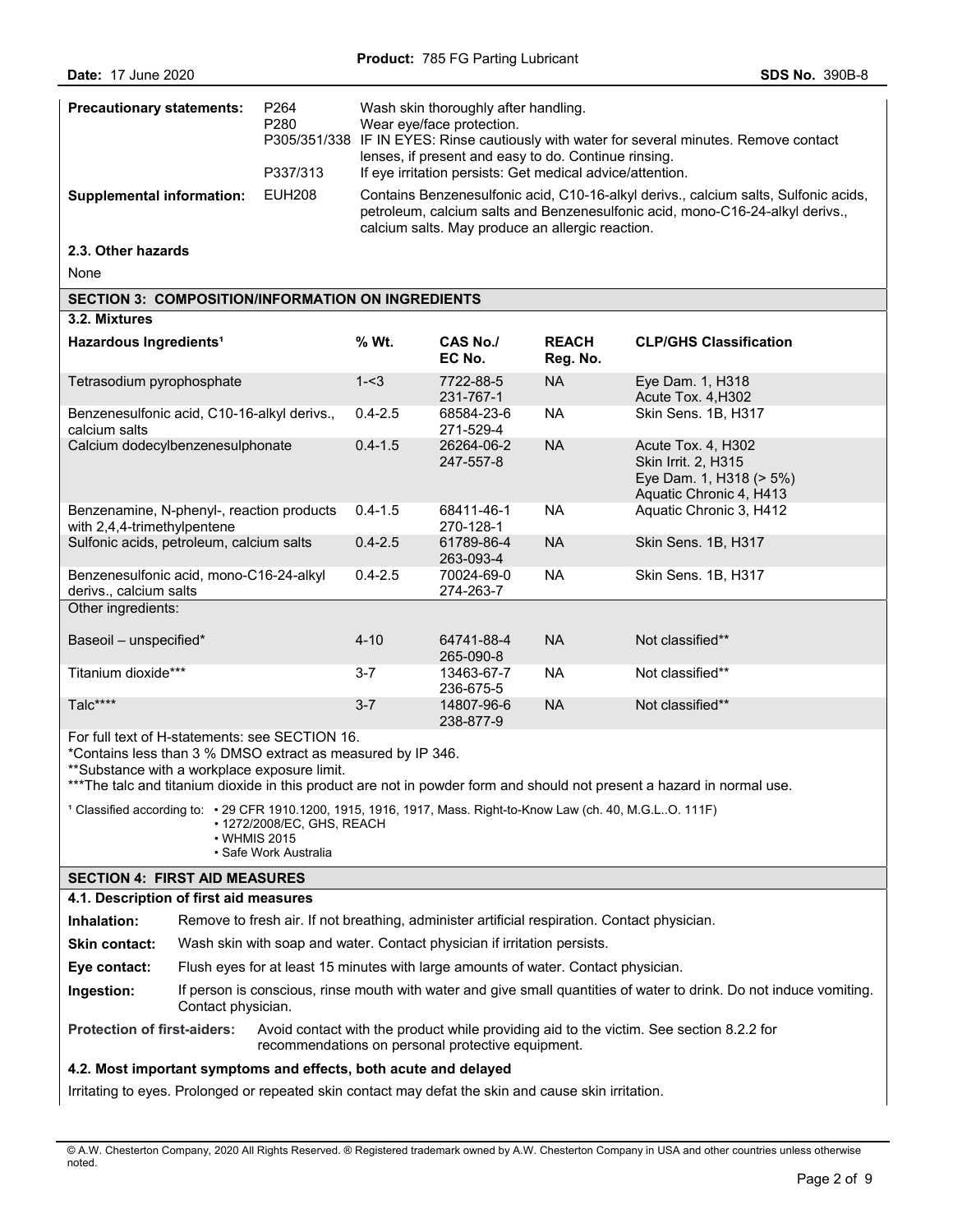#### **4.3. Indication of any immediate medical attention and special treatment needed**

#### Treat symptoms.

### **SECTION 5: FIREFIGHTING MEASURES**

#### **5.1. Extinguishing media**

**Suitable extinguishing media:** Carbon dioxide, dry chemical, foam or water fog

**Unsuitable extinguishing media:** High volume water jet

#### **5.2. Special hazards arising from the substance or mixture**

Dense smoke. Thermal decomposition may produce Carbon Monoxide, Carbon Dioxide, oxides of Sulfur and other toxic fumes. Do not allow runoff from firefighting to enter drains or water courses.

#### **5.3. Advice for firefighters**

Cool exposed containers with water. Recommend Firefighters wear self-contained breathing apparatus.

**HAZCHEM Emergency Action Code:** 2 Z

## **SECTION 6: ACCIDENTAL RELEASE MEASURES**

#### **6.1. Personal precautions, protective equipment and emergency procedures**

Provide adequate ventilation. Utilize exposure controls and personal protection as specified in Section 8.

#### **6.2. Environmental Precautions**

Keep out of sewers, streams and waterways.

## **6.3. Methods and material for containment and cleaning up**

Contain spill to a small area. Pick up with absorbent material (sand, sawdust, clay, etc.) and place in a suitable container for disposal.

### **6.4. Reference to other sections**

Refer to section 13 for disposal advice.

### **SECTION 7: HANDLING AND STORAGE**

## **7.1. Precautions for safe handling**

Utilize exposure controls and personal protection as specified in Section 8. Wash thoroughly after handling. Take off contaminated clothing and wash it before reuse. Do not eat, drink or smoke in work area. Keep container closed when not in use.

### **7.2. Conditions for safe storage, including any incompatibilities**

Store in a cool, dry area.

## **7.3. Specific end use(s)**

No special precautions.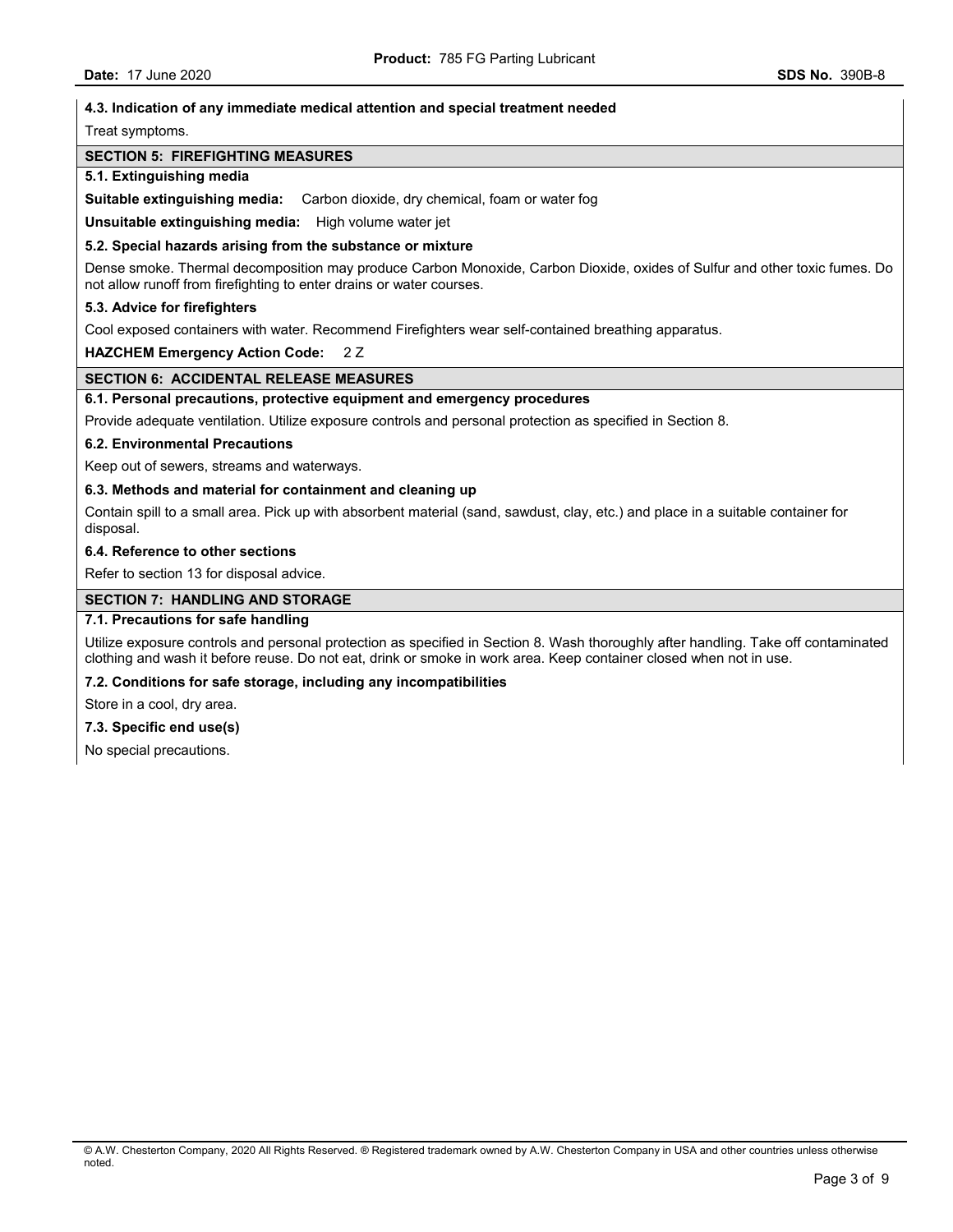## **SECTION 8: EXPOSURE CONTROLS/PERSONAL PROTECTION**

## **8.1. Control parameters**

# **Occupational exposure limit values**

| Ingredients                                                                  | <b>OSHA PEL1</b><br>ppm | mg/m <sup>3</sup> | ppm     | <b>ACGIH TLV<sup>2</sup></b><br>mg/m <sup>3</sup> | ppm               | UK WEL <sup>3</sup><br>mg/m <sup>3</sup> | ppm     | <b>AUSTRALIA ES<sup>4</sup></b><br>mg/m <sup>3</sup> |
|------------------------------------------------------------------------------|-------------------------|-------------------|---------|---------------------------------------------------|-------------------|------------------------------------------|---------|------------------------------------------------------|
| Tetrasodium pyrophosphate*                                                   | N/A                     | N/A               | N/A     | N/A                                               | N/A               | 5                                        | N/A     | 5                                                    |
| Benzenesulfonic acid, C10-16-<br>alkyl derivs., calcium salts                | N/A                     | N/A               | N/A     | N/A                                               | N/A               | N/A                                      | N/A     | N/A                                                  |
| Calcium<br>dodecylbenzenesulphonate                                          | N/A                     | N/A               | N/A     | N/A                                               | N/A               | N/A                                      | N/A     | N/A                                                  |
| Benzenamine, N-phenyl-,<br>reaction products with 2,4,4-<br>trimethylpentene | N/A                     | N/A               | N/A     | N/A                                               | N/A               | N/A                                      | N/A     | N/A                                                  |
| Sulfonic acids, petroleum,<br>calcium salts                                  | N/A                     | N/A               | N/A     | N/A                                               | N/A               | N/A                                      | N/A     | N/A                                                  |
| Benzenesulfonic acid, mono-<br>C16-24-alkyl derivs., calcium<br>salts        | N/A                     | N/A               | N/A     | N/A                                               | N/A               | N/A                                      | N/A     | N/A                                                  |
| Oil mist, mineral                                                            | N/A                     | 5                 | N/A     | 5                                                 | N/A               | N/A                                      | N/A     | 5                                                    |
| Titanium dioxide                                                             | N/A                     | 15                | N/A     | 10                                                | (total)<br>(resp) | 10<br>4                                  | N/A     | 10                                                   |
| Talc                                                                         | 20 mppcf                | N/A               | (resp.) | 2                                                 | (resp)            |                                          | (resp.) | 2.5                                                  |

\* U.S. National Institute for Occupational Safety and Health (NIOSH) REL (TWA): 5 mg/m3

<sup>1</sup> United States Occupational Health & Safety Administration permissible exposure limits

² American Conference of Governmental Industrial Hygienists threshold limit values

<sup>3</sup> EH40 Workplace exposure limits, Health & Safety Executive

⁴ Safe Work Australia, Workplace Exposure Standards for Airborne Contaminants

### **Biological limit values**

Not available

## **Derived No Effect Level (DNEL) according to Regulation (EC) No 1907/2006:**

#### **Workers**

| Substance                                                                | Route of exposure | Potential health effects  | <b>DNEL</b>            |
|--------------------------------------------------------------------------|-------------------|---------------------------|------------------------|
| Benzenamine, N-phenyl-, reaction<br>products with 2,4,4-trimethylpentene | Inhalation        | Chronic effects, systemic | 4.37 mg/m <sup>3</sup> |
|                                                                          | Dermal            | Chronic effects, systemic | 0.62 mg/kg             |

#### **Predicted No Effect Concentration (PNEC) according to Regulation (EC) No 1907/2006:**

| Substance                                                                | Environmental protection target    | <b>PNEC</b>   |
|--------------------------------------------------------------------------|------------------------------------|---------------|
| Benzenamine, N-phenyl-, reaction<br>products with 2,4,4-trimethylpentene | Fresh water                        | $0.051$ mg/l  |
|                                                                          | Freshwater sediments               | 9320 mg/kg    |
|                                                                          | Marine water                       | $0.0051$ mg/l |
|                                                                          | Marine sediments                   | 932 mg/kg     |
|                                                                          | Microorganisms in sewage treatment | mg/l          |
|                                                                          | Soil (agricultural)                | 1860 mg/kg    |

## **8.2. Exposure controls**

### **8.2.1. Engineering measures**

No special requirements. If exposure limits are exceeded, provide adequate ventilation.

## **8.2.2. Individual protection measures**

| <b>Respiratory protection:</b> | Not normally needed. If exposure limits are exceeded, use an approved organic vapor respirator for<br>mists. |
|--------------------------------|--------------------------------------------------------------------------------------------------------------|
| <b>Protective gloves:</b>      | Chemical resistant gloves (e.g. neoprene, nitrile).                                                          |
| Eye and face protection:       | Safety goggles or glasses.                                                                                   |
| Other:                         | Long sleeves, long pants and good personal hygiene to minimize skin contact.                                 |

© A.W. Chesterton Company, 2020 All Rights Reserved. ® Registered trademark owned by A.W. Chesterton Company in USA and other countries unless otherwise noted.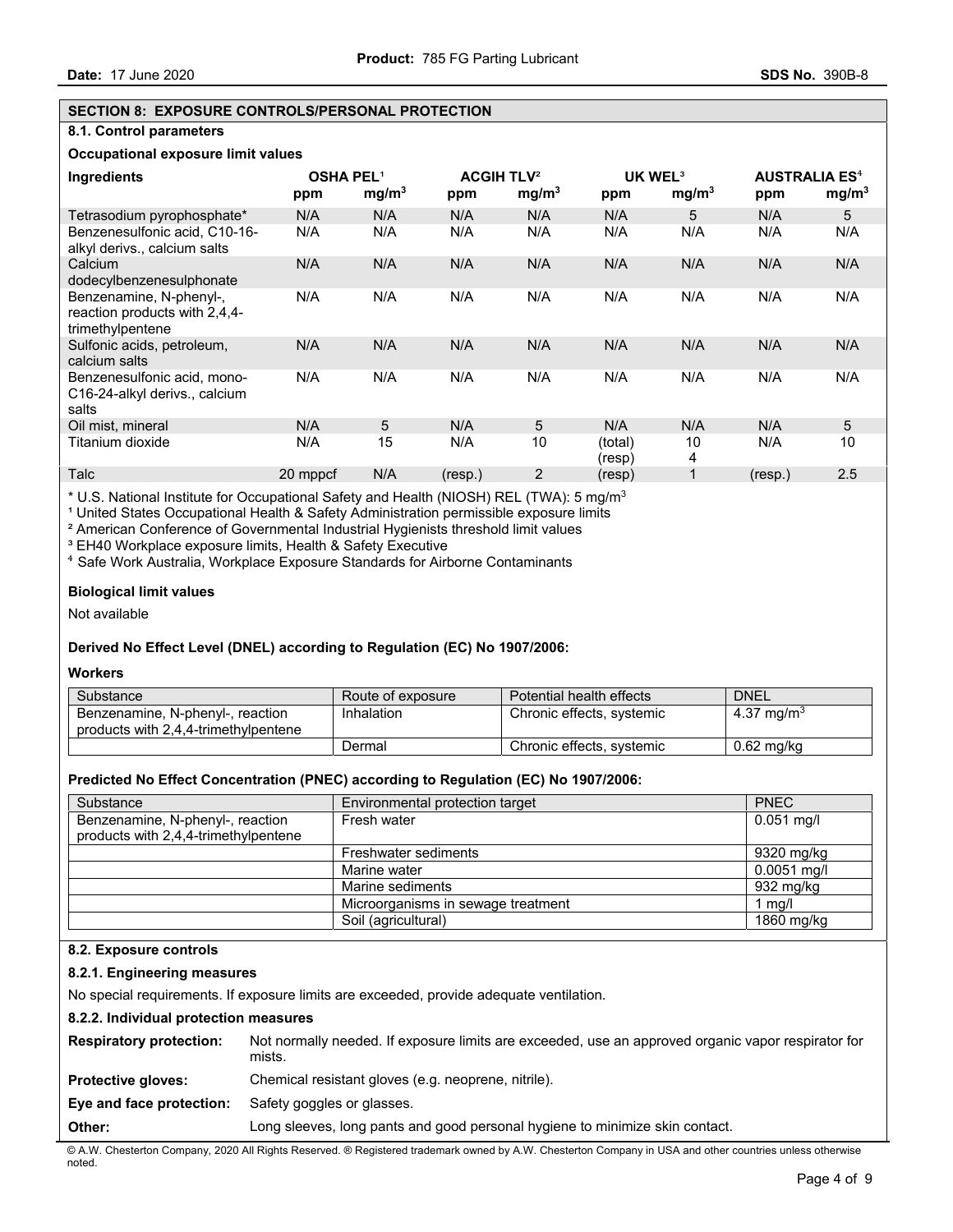# **8.2.3. Environmental exposure controls**

Refer to sections 6 and 12.

## **SECTION 9: PHYSICAL AND CHEMICAL PROPERTIES**

# **9.1. Information on basic physical and chemical properties Physical state Semi-solid Odour Odour Slight petroleum odor Physical state Slight petroleum odor Colour** off-white **Odour threshold** not determined **Initial boiling point** not applicable **Vapour pressure @ 20**°**C** not determined **Melting point** not applicable **% Aromatics by weight** not determined **% Volatile (by volume)** negligible **pH** not applicable **Flash point** not determined **Relative density** 1.32 kg/l **Method** not applicable **Weight per volume** 11.02 lbs/gal. **Viscosity** not determined **Coefficient (water/oil)** < 1 **Autoignition temperature** not determined **Vapour density (air=1)** > 1 **Decomposition temperature** not determined **Rate of evaporation (ether=1)** < 1 **Upper/lower flammability or explosive limits**  not determined **Solubility in water** insoluble **Flammability (solid, gas)** not determined **Oxidising properties** not determined **Explosive properties** not determined **9.2. Other information**  None **SECTION 10: STABILITY AND REACTIVITY 10.1. Reactivity**  Refer to sections 10.3 and 10.5. **10.2. Chemical stability**  Stable under normal conditions. **10.3. Possibility of hazardous reactions**  No dangerous reactions known under conditions of normal use. **10.4. Conditions to avoid**  Open flames, heat, sparks and red hot surfaces. **10.5. Incompatible materials**  Strong acids, bases, oxidizers and reducing agents. **10.6. Hazardous decomposition products**  Carbon Monoxide, Carbon Dioxide, oxides of Nitrogen and Sulfur and other toxic fumes. **SECTION 11: TOXICOLOGICAL INFORMATION 11.1. Information on toxicological effects Primary route of exposure under normal use:**  Skin and eye contact. **Acute toxicity - Oral:** ATE-mix > 5000 mg/kg Substance Test Test Result<br>Tetrasodium pyrophosphate LD50, rat 1624 mg/kg

|       | © A.W. Chesterton Company, 2020 All Rights Reserved. ® Registered trademark owned by A.W. Chesterton Company in USA and other countries unless otherwise |  |  |  |
|-------|----------------------------------------------------------------------------------------------------------------------------------------------------------|--|--|--|
| noted |                                                                                                                                                          |  |  |  |

Calcium dodecylbenzenesulphonate | LD50, rat | 1300 mg/kg

Sulfonic acids, petroleum, calcium salts  $\vert$  LD50, rat (OECD 401)  $\vert$  > 5000 mg/kg

Tetrasodium pyrophosphate | LD50, rat

Benzenesulfonic acid, C10-16-alkyl

Benzenamine, N-phenyl-, reaction products with 2,4,4-trimethylpentene

derivs., calcium salts

LD50, rat (OECD 401) > 5000 mg/kg

LD50, rat (OECD 401) > 2000 mg/kg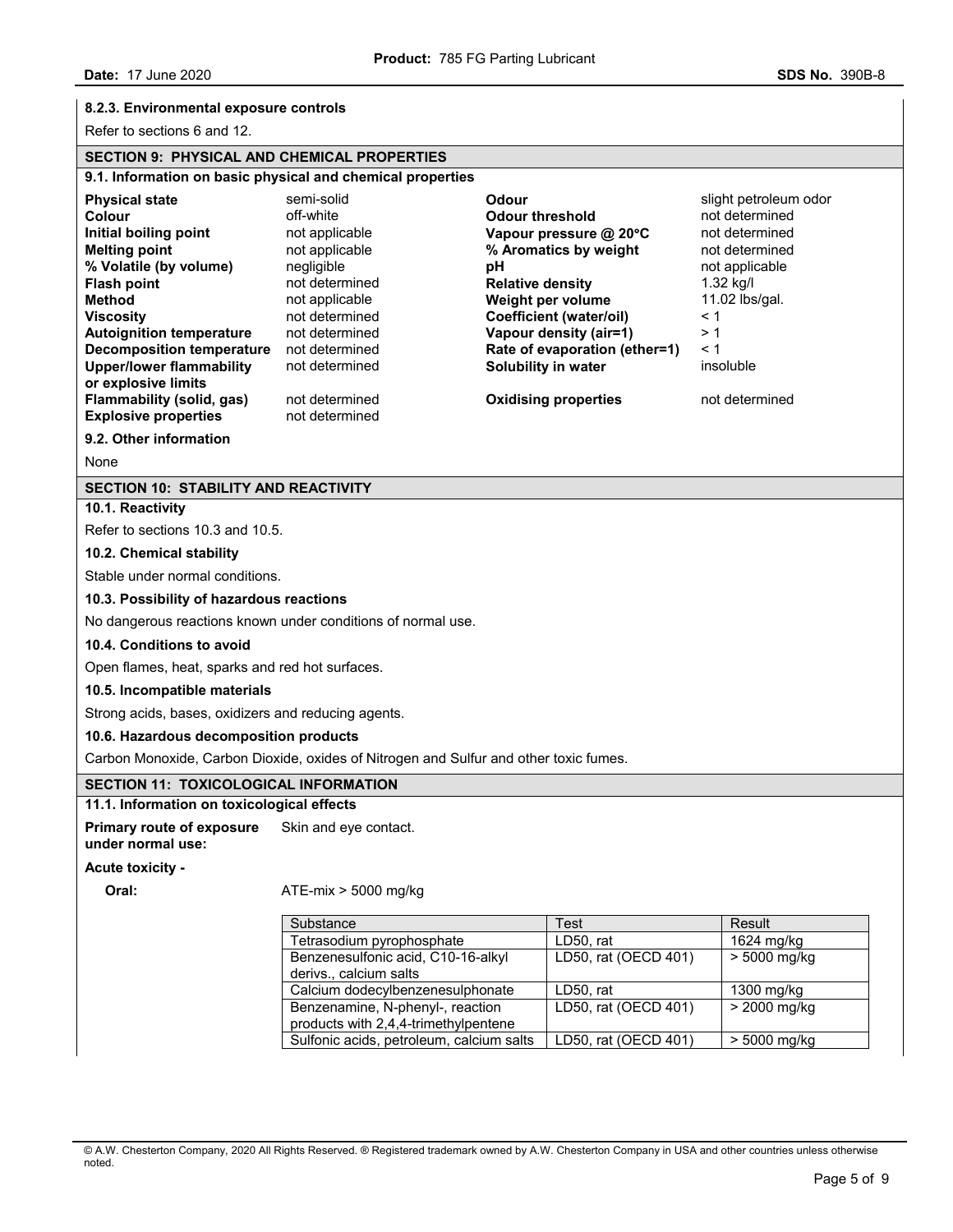| Dermal:                                      | $ATE-mix > 5000$ mg/kg                                                                                                                                                                                                                                                                                                                                                                                                                                                                                                                                                                  |                                          |                                                              |  |  |
|----------------------------------------------|-----------------------------------------------------------------------------------------------------------------------------------------------------------------------------------------------------------------------------------------------------------------------------------------------------------------------------------------------------------------------------------------------------------------------------------------------------------------------------------------------------------------------------------------------------------------------------------------|------------------------------------------|--------------------------------------------------------------|--|--|
|                                              | Substance                                                                                                                                                                                                                                                                                                                                                                                                                                                                                                                                                                               | <b>Test</b>                              | Result                                                       |  |  |
|                                              | Tetrasodium pyrophosphate                                                                                                                                                                                                                                                                                                                                                                                                                                                                                                                                                               | LD50, rabbit                             | 7940 mg/kg                                                   |  |  |
|                                              | Benzenesulfonic acid, C10-16-alkyl<br>derivs., calcium salts                                                                                                                                                                                                                                                                                                                                                                                                                                                                                                                            | LD50, rabbit (OECD 402)                  | > 2000 mg/kg                                                 |  |  |
|                                              | Calcium dodecylbenzenesulphonate                                                                                                                                                                                                                                                                                                                                                                                                                                                                                                                                                        | LD50, rabbit                             | > 4199 mg/kg (read-<br>across)                               |  |  |
|                                              | Benzenamine, N-phenyl-, reaction<br>products with 2,4,4-trimethylpentene                                                                                                                                                                                                                                                                                                                                                                                                                                                                                                                | LD50, rat                                | $> 2000$ mg/kg                                               |  |  |
|                                              | Sulfonic acids, petroleum, calcium salts                                                                                                                                                                                                                                                                                                                                                                                                                                                                                                                                                | LD50, rabbit (OECD 402)                  | > 4000 mg/kg                                                 |  |  |
| Inhalation:                                  | Not classified due to lack of data.                                                                                                                                                                                                                                                                                                                                                                                                                                                                                                                                                     |                                          |                                                              |  |  |
|                                              | Substance                                                                                                                                                                                                                                                                                                                                                                                                                                                                                                                                                                               | Test                                     | Result                                                       |  |  |
|                                              | Benzenesulfonic acid, C10-16-alkyl                                                                                                                                                                                                                                                                                                                                                                                                                                                                                                                                                      | LD50, rat, aerosol                       | $> 1.9$ mg/l (read-                                          |  |  |
|                                              | derivs., calcium salts                                                                                                                                                                                                                                                                                                                                                                                                                                                                                                                                                                  |                                          | across)                                                      |  |  |
| <b>Skin corrosion/irritation:</b>            | Prolonged or repeated skin contact may defat the skin and cause skin irritation.                                                                                                                                                                                                                                                                                                                                                                                                                                                                                                        |                                          |                                                              |  |  |
|                                              | Substance                                                                                                                                                                                                                                                                                                                                                                                                                                                                                                                                                                               | <b>Test</b>                              | Result                                                       |  |  |
|                                              | Benzenesulfonic acid, C10-16-alkyl<br>derivs., calcium salts                                                                                                                                                                                                                                                                                                                                                                                                                                                                                                                            | Skin irritation, rabbit                  | Not irritating (read-<br>across)                             |  |  |
|                                              | Calcium dodecylbenzenesulphonate                                                                                                                                                                                                                                                                                                                                                                                                                                                                                                                                                        | Skin irritation, rabbit                  | Irritating                                                   |  |  |
|                                              | Benzenamine, N-phenyl-, reaction                                                                                                                                                                                                                                                                                                                                                                                                                                                                                                                                                        | Skin irritation, rabbit                  | Not irritating                                               |  |  |
| Serious eye damage/                          | products with 2,4,4-trimethylpentene<br>Causes serious eye irritation.                                                                                                                                                                                                                                                                                                                                                                                                                                                                                                                  | (OECD 404)                               |                                                              |  |  |
| irritation:                                  |                                                                                                                                                                                                                                                                                                                                                                                                                                                                                                                                                                                         |                                          |                                                              |  |  |
|                                              | Substance                                                                                                                                                                                                                                                                                                                                                                                                                                                                                                                                                                               | <b>Test</b>                              | Result                                                       |  |  |
|                                              | Tetrasodium pyrophosphate                                                                                                                                                                                                                                                                                                                                                                                                                                                                                                                                                               | Eye irritation, rabbit                   | Serious eye<br>damage/severe<br>irritation                   |  |  |
|                                              | Calcium dodecylbenzenesulphonate                                                                                                                                                                                                                                                                                                                                                                                                                                                                                                                                                        | Eye irritation, rabbit                   | Serious eye<br>damage/severe<br>irritation (read-<br>across) |  |  |
|                                              | Benzenamine, N-phenyl-, reaction<br>products with 2,4,4-trimethylpentene                                                                                                                                                                                                                                                                                                                                                                                                                                                                                                                | Eye irritation, rabbit<br>(OECD 405)     | Not irritating                                               |  |  |
| <b>Respiratory or skin</b><br>sensitisation: | Does not cause skin sensitisation, based on data from similar materials.                                                                                                                                                                                                                                                                                                                                                                                                                                                                                                                |                                          |                                                              |  |  |
|                                              | Substance                                                                                                                                                                                                                                                                                                                                                                                                                                                                                                                                                                               | <b>Test</b>                              | Result                                                       |  |  |
|                                              | Benzenamine, N-phenyl-, reaction<br>products with 2,4,4-trimethylpentene                                                                                                                                                                                                                                                                                                                                                                                                                                                                                                                | Skin sensitization, guinea<br>$\Box$ pig | Not sensitizing                                              |  |  |
| Germ cell mutagenicity:                      | Not classified due to lack of data. Tetrasodium pyrophosphate, Benzenesulfonic acid, C10-16-alkyl<br>derivs., calcium salts: based on available data, the classification criteria are not met. Benzenamine,<br>N-phenyl-, reaction products with $2,4,4$ -trimethylpentene $-$ Ames test: negative.                                                                                                                                                                                                                                                                                     |                                          |                                                              |  |  |
| Carcinogenicity:                             | The International Agency for Research on Cancer (IARC) has designated inhaled titanium dioxide<br>as possibly carcinogenic to humans (group 2B). The titanium dioxide in this product does not<br>separate from the mixture or in of itself become air-borne, therefore it does not present a hazard in<br>normal use.                                                                                                                                                                                                                                                                  |                                          |                                                              |  |  |
| <b>Reproductive toxicity:</b>                | Not classified due to lack of data.                                                                                                                                                                                                                                                                                                                                                                                                                                                                                                                                                     |                                          |                                                              |  |  |
| STOT – single exposure:                      | Not classified due to lack of data. Benzenesulfonic acid, C10-16-alkyl derivs., calcium salts: based                                                                                                                                                                                                                                                                                                                                                                                                                                                                                    |                                          |                                                              |  |  |
| STOT - repeated exposure:                    | on available data, the classification criteria are not met.<br>Not classified due to lack of data. Tetrasodium pyrophosphate, Benzenesulfonic acid, C10-16-alkyl<br>derivs., calcium salts: based on available data, repeated exposures are not anticipated to cause<br>significant adverse effects. Repeated or prolonged inhalation of Talc dust may cause chronic<br>cough, shortness of breath, scarring of the lungs (pulmonary fibrosis) and mild symptomatic<br>pneumoconiosis. The Talc in this product is not in powder form and should not present a hazard in<br>normal use. |                                          |                                                              |  |  |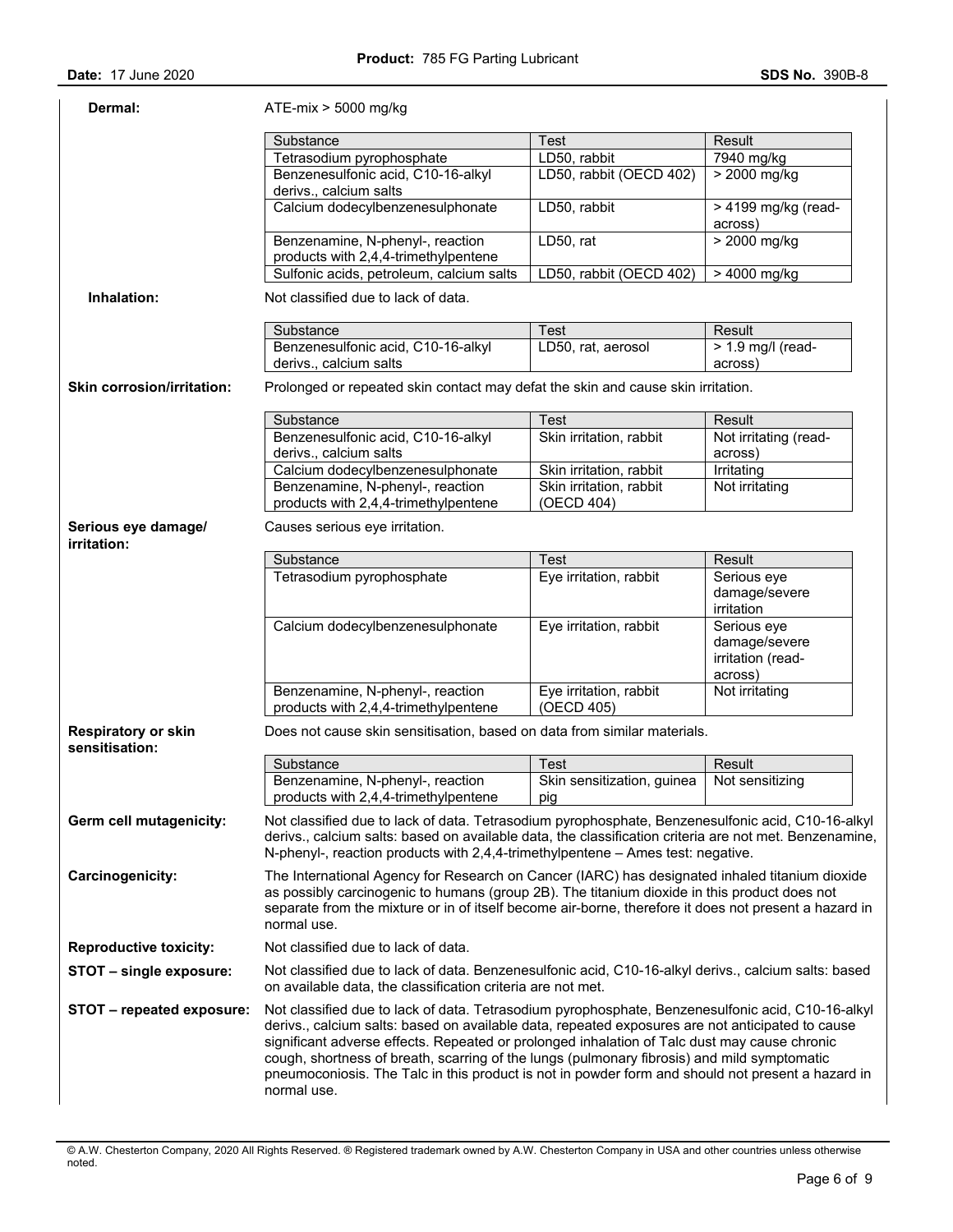| <b>Aspiration hazard:</b> | Not classified as an aspiration toxicant. |
|---------------------------|-------------------------------------------|
| Other information:        | None known                                |

## **SECTION 12: ECOLOGICAL INFORMATION**

Ecotoxicological data have not been determined specifically for this product. The information given below is based on a knowledge of the components and the ecotoxicology of similar substances.

## **12.1. Toxicity**

Calcium dodecylbenzenesulphonate: 96 h LC50 (fish) = 22 mg/l (OECD 203, read-across). Benzenamine, N-phenyl-, reaction products with 2,4,4-trimethylpentene: 96 h LC50 (fish) > 71 mg/l (OECD 203); 48 h EC50 (for daphnia) = 51 mg/l (OECD 202). Sulfonic acids, petroleum, calcium salts: 96 h LC50 (fish) > 10000 mg/l. Oil: practically non-toxic to aquatic organisms on an acute basis (LC50/EC50/ErC50 > 100 mg/l.)

## **12.2. Persistence and degradability**

Oil: not readily biodegradable. Benzenesulfonic acid, C10-16-alkyl derivs., calcium salts: not readily biodegradable (read-across). Calcium dodecylbenzenesulphonate: readily biodegradable. Benzenamine, N-phenyl-, reaction products with 2,4,4 trimethylpentene: not readily biodegradable (CO2 Evolution Test). Sulfonic acids, petroleum, calcium salts: not readily biodegradable (8.6%). Tetrasodium pyrophosphate: inorganic substance.

### **12.3. Bioaccumulative potential**

Calcium dodecylbenzenesulphonate: BCF = 104 (fish, 21 days); log Kow 3.9 – 6; has the potential to bioaccumulate, however metabolism or physical properties may reduce the bioconcentration or limit bioavailability. Benzenamine, N-phenyl-, reaction products with 2,4,4-trimethylpentene: log Kow > 7. Tetrasodium pyrophosphate: does not bioaccumulate.

### **12.4. Mobility in soil**

Semi-solid. Insoluble in water. In determining environmental mobility, consider the product's physical and chemical properties (see Section 9).

### **12.5. Results of PBT and vPvB assessment**

Not available.

### **12.6. Other adverse effects**

None known

## **SECTION 13: DISPOSAL CONSIDERATIONS**

#### **13.1. Waste treatment methods**

Incinerate absorbed material with a properly licensed facility. Check local, state and national/federal regulations and comply with the most stringent requirement. This product is classified as a hazardous waste according to 2008/98/EC.

# **SECTION 14: TRANSPORT INFORMATION**

| יוסווראוויט וויו וזיט וטורעוד הדו ווטוויט |                              |
|-------------------------------------------|------------------------------|
| 14.1. UN number                           |                              |
| ADG/ADR/RID/ADN/IMDG/I<br>CAO:            | <b>NOT APPLICABLE</b>        |
| TDG:                                      | <b>NOT APPLICABLE</b>        |
| US DOT:                                   | <b>NOT APPLICABLE</b>        |
| 14.2. UN proper shipping name             |                              |
| ADG/ADR/RID/ADN/IMDG/I<br>CAO:            | NON-HAZARDOUS, NON REGULATED |
| TDG:                                      | NON-HAZARDOUS, NON REGULATED |
| US DOT:                                   | NON-HAZARDOUS, NON REGULATED |
| 14.3. Transport hazard class(es)          |                              |
| ADG/ADR/RID/ADN/IMDG/I<br>CAO:            | <b>NOT APPLICABLE</b>        |
| TDG:                                      | <b>NOT APPLICABLE</b>        |
| US DOT:                                   | <b>NOT APPLICABLE</b>        |
| 14.4. Packing group                       |                              |
| ADG/ADR/RID/ADN/IMDG/I<br>CAO:            | <b>NOT APPLICABLE</b>        |
| TDG:                                      | <b>NOT APPLICABLE</b>        |
| US DOT:                                   | <b>NOT APPLICABLE</b>        |
| 14.5. Environmental hazards               |                              |
| NOT APPLICABLE                            |                              |

© A.W. Chesterton Company, 2020 All Rights Reserved. ® Registered trademark owned by A.W. Chesterton Company in USA and other countries unless otherwise noted.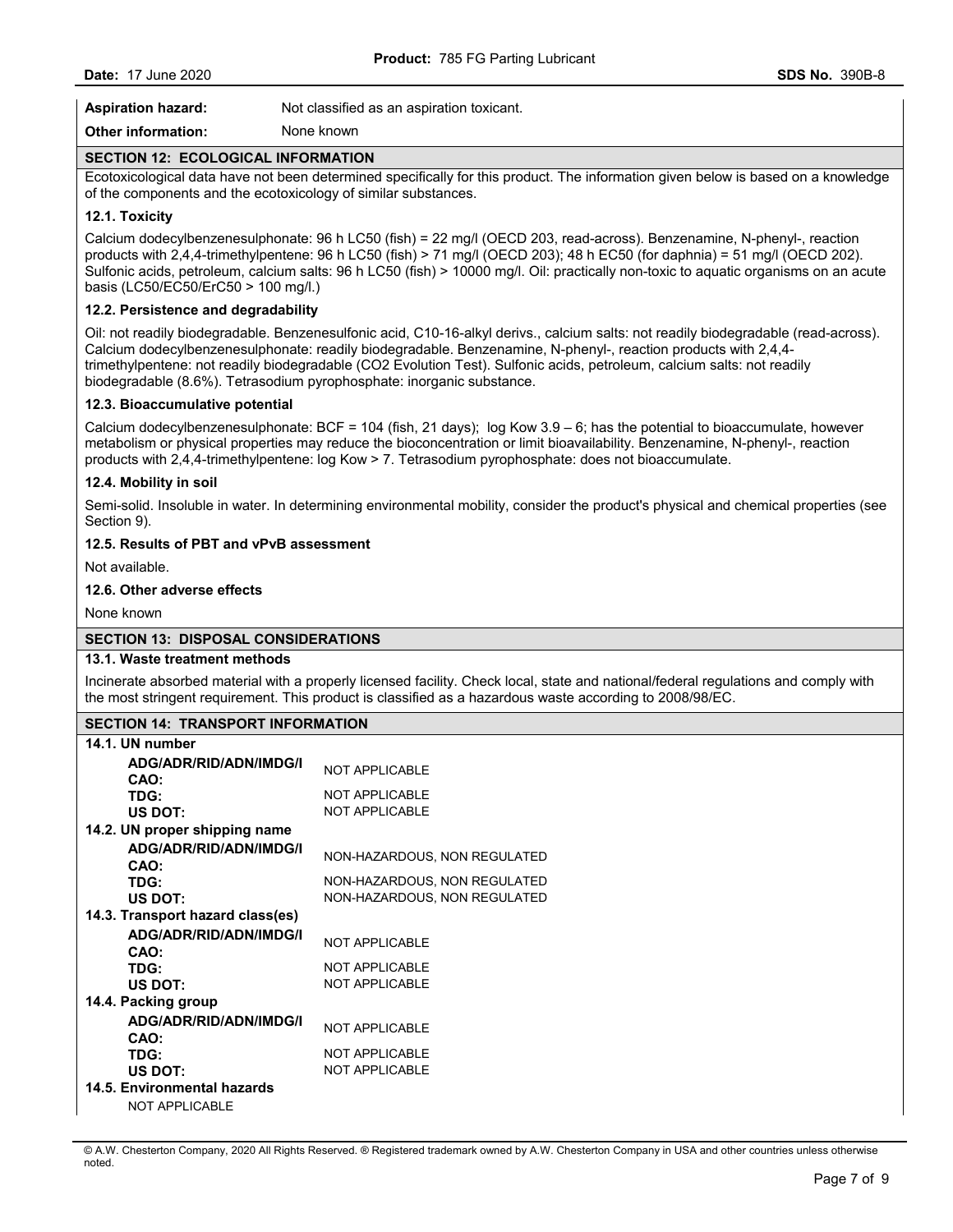|                                                                               | 14.6. Special precautions for user                                                                                                                |  |  |  |  |  |  |
|-------------------------------------------------------------------------------|---------------------------------------------------------------------------------------------------------------------------------------------------|--|--|--|--|--|--|
| NOT APPLICABLE                                                                |                                                                                                                                                   |  |  |  |  |  |  |
| 14.7. Transport in bulk according to Annex II of MARPOL73/78 and the IBC Code |                                                                                                                                                   |  |  |  |  |  |  |
| NOT APPLICABLE                                                                |                                                                                                                                                   |  |  |  |  |  |  |
| 14.8. Other information<br>NOT APPLICABLE                                     |                                                                                                                                                   |  |  |  |  |  |  |
|                                                                               |                                                                                                                                                   |  |  |  |  |  |  |
|                                                                               | <b>SECTION 15: REGULATORY INFORMATION</b><br>15.1. Safety, health and environmental regulations/legislation specific for the substance or mixture |  |  |  |  |  |  |
| 15.1.1. EU regulations                                                        |                                                                                                                                                   |  |  |  |  |  |  |
|                                                                               | Authorisations under Title VII: Not applicable                                                                                                    |  |  |  |  |  |  |
|                                                                               | <b>Restrictions under Title VIII: None</b>                                                                                                        |  |  |  |  |  |  |
|                                                                               |                                                                                                                                                   |  |  |  |  |  |  |
| <b>Other EU regulations: None</b>                                             |                                                                                                                                                   |  |  |  |  |  |  |
| 15.1.2. National regulations                                                  |                                                                                                                                                   |  |  |  |  |  |  |
| <b>US EPA SARA TITLE III</b>                                                  |                                                                                                                                                   |  |  |  |  |  |  |
| 312 Hazards:                                                                  | 313 Chemicals:                                                                                                                                    |  |  |  |  |  |  |
| Eye irritation                                                                | None                                                                                                                                              |  |  |  |  |  |  |
|                                                                               |                                                                                                                                                   |  |  |  |  |  |  |
| Other national regulations:                                                   | None                                                                                                                                              |  |  |  |  |  |  |
|                                                                               | 15.2. Chemical safety assessment                                                                                                                  |  |  |  |  |  |  |
|                                                                               | No Chemical Safety Assessment has been carried out for this substance/mixture by the supplier.                                                    |  |  |  |  |  |  |
| <b>Abbreviations</b>                                                          | <b>SECTION 16: OTHER INFORMATION</b><br>ADG: Australian Dangerous Goods Code                                                                      |  |  |  |  |  |  |
| and acronyms:                                                                 | ADN: European Agreement concerning the International Carriage of Dangerous Goods by Inland Waterways                                              |  |  |  |  |  |  |
|                                                                               | ADR: European Agreement concerning the International Carriage of Dangerous Goods by Road                                                          |  |  |  |  |  |  |
|                                                                               | ATE: Acute Toxicity Estimate                                                                                                                      |  |  |  |  |  |  |
|                                                                               | <b>BCF: Bioconcentration Factor</b>                                                                                                               |  |  |  |  |  |  |
|                                                                               | cATpE: Converted Acute Toxicity point Estimate<br>CLP: Classification Labelling Packaging Regulation (1272/2008/EC)                               |  |  |  |  |  |  |
|                                                                               | ES: Exposure Standard                                                                                                                             |  |  |  |  |  |  |
|                                                                               | GHS: Globally Harmonized System                                                                                                                   |  |  |  |  |  |  |
|                                                                               | ICAO: International Civil Aviation Organization                                                                                                   |  |  |  |  |  |  |
|                                                                               | IMDG: International Maritime Dangerous Goods<br>LC50: Lethal Concentration to 50 % of a test population                                           |  |  |  |  |  |  |
|                                                                               | LD50: Lethal Dose to 50% of a test population                                                                                                     |  |  |  |  |  |  |
|                                                                               | LOEL: Lowest Observed Effect Level                                                                                                                |  |  |  |  |  |  |
|                                                                               | N/A: Not Applicable                                                                                                                               |  |  |  |  |  |  |
|                                                                               | NA: Not Available                                                                                                                                 |  |  |  |  |  |  |
|                                                                               | NOEC: No Observed Effect Concentration<br>NOEL: No Observed Effect Level                                                                          |  |  |  |  |  |  |
|                                                                               | OECD: Organization for Economic Co-operation and Development                                                                                      |  |  |  |  |  |  |
|                                                                               | PBT: Persistent, Bioaccumulative and Toxic substance                                                                                              |  |  |  |  |  |  |
|                                                                               | (Q)SAR: Quantitative Structure-Activity Relationship                                                                                              |  |  |  |  |  |  |
|                                                                               | REACH: Registration, Evaluation, Authorisation and Restriction of Chemicals Regulation (1907/2006/EC)<br>REL: Recommended Exposure Limit          |  |  |  |  |  |  |
|                                                                               | RID: Regulations concerning the International Carriage of Dangerous Goods by Rail                                                                 |  |  |  |  |  |  |
|                                                                               | SDS: Safety Data Sheet                                                                                                                            |  |  |  |  |  |  |
|                                                                               | STEL: Short Term Exposure Limit                                                                                                                   |  |  |  |  |  |  |
|                                                                               | STOT RE: Specific Target Organ Toxicity, Repeated Exposure<br>STOT SE: Specific Target Organ Toxicity, Single Exposure                            |  |  |  |  |  |  |
|                                                                               | TDG: Transportation of Dangerous Goods (Canada)                                                                                                   |  |  |  |  |  |  |
|                                                                               | TWA: Time Weighted Average                                                                                                                        |  |  |  |  |  |  |
|                                                                               | US DOT: United States Department of Transportation                                                                                                |  |  |  |  |  |  |
|                                                                               | vPvB: very Persistent and very Bioaccumulative substance                                                                                          |  |  |  |  |  |  |
|                                                                               | WEL: Workplace Exposure Limit<br>WHMIS: Workplace Hazardous Materials Information System                                                          |  |  |  |  |  |  |
|                                                                               | Other abbreviations and acronyms can be looked up at www.wikipedia.org.                                                                           |  |  |  |  |  |  |